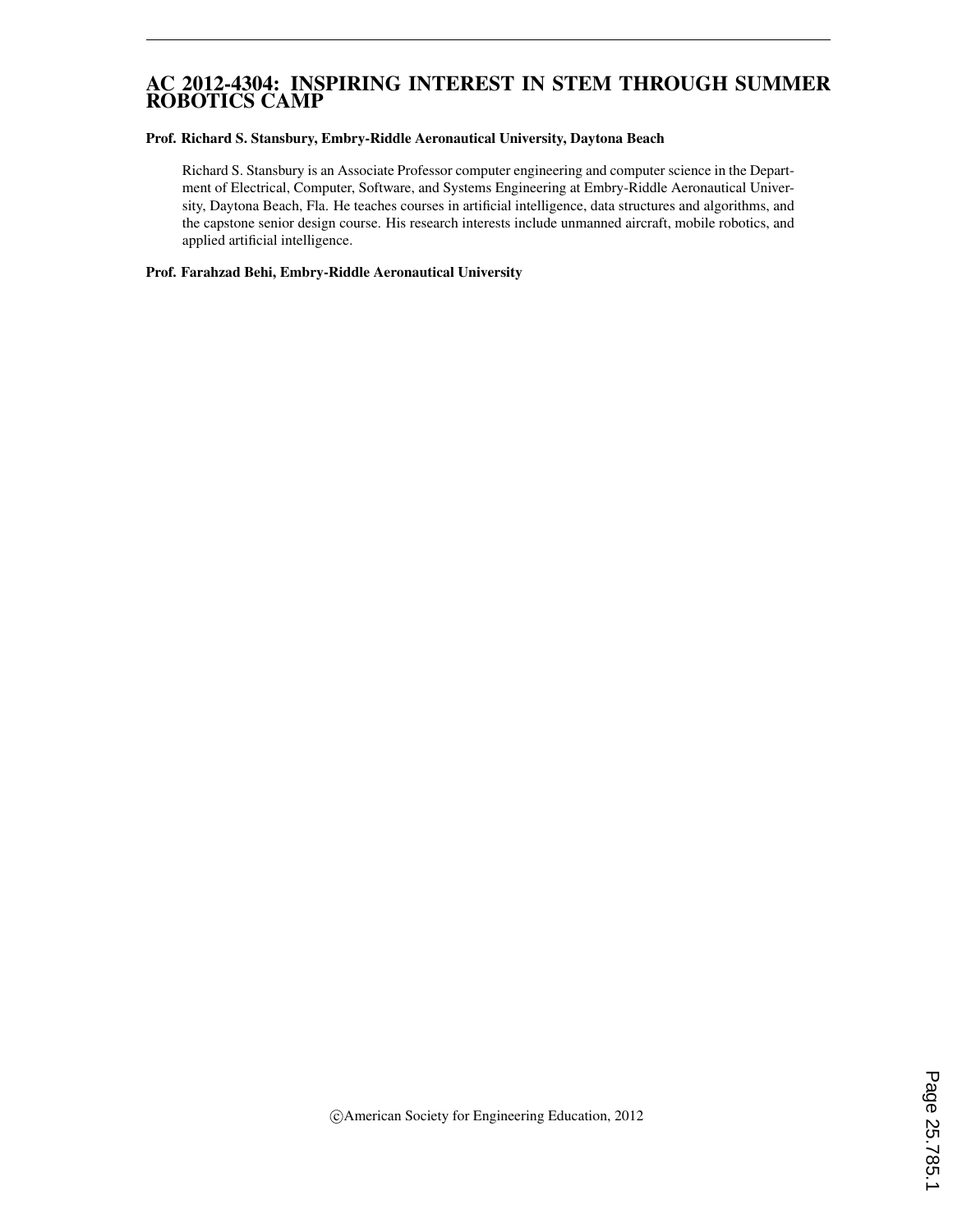# **Inspiring Interest in STEM through Summer Robotics Camp**

### **Abstract**

Summer camps provide an opportunity for children with similar interests to come together for a week, or longer, to gain a unique experience based upon those interests. These camps have been utilized as a means of increase student interest and awareness in science, technology, engineering, and mathematics (STEM). This paper discusses the development, execution, and lessons learned from a robotics summer camp offered to campers from ages 7 to 13. This camp utilized a combination of visual lectures, build activities, and competitions to keep students engaged, teach them about various science and engineering disciplines, and have a fun experience. This paper discusses the background of this camp, the curriculum from the first two years of the camp, feedback from parents and children, lessons learned, and plans to develop a follow-on advanced camp for middle school and science students.

#### **Introduction**

For many years, summer camps have provided an outlet for children of varying age levels and backgrounds, but similar interests, to interact with one another. One of the primary goals of a camp is to engage and teach the campers some skills, while maintaining a level of fun and enthusiasm throughout the camp. In order to renew interest in science, technology, engineering, and mathematics (STEM), schools, universities, and other organizations are looking for ways to provide fun opportunities to expose students to STEM topics at an early age so that their interest continues through middle school, high school, and into their college academic careers.

At the author's university, several summer camps have been developed to bring children ages 7 to 13 together to interact with one another on a variety of STEM activities. Each STEM summer camp has its own topic. Over the past two summers, the one week robotics camp has been the most popular camp with highest attendance and media coverage. This paper will focus on the development, execution, and lessons learned from this robotics camp.

Robots provided an ideal platform for introducing a large number of STEM topics in a fun and engaging way. Through a single learning activity, campers are introduced to topics related to mathematics, physics, electrical engineer, computer engineering, computer science, mechanical engineering. These topics can be introduced subtly in engaging ways through a combination of mini-lectures, demonstrations, and build activities.

In this paper, the curriculum of the 2010 and 2011 summer camps are presented. The curriculum is broken into a number of topics: robotics 101, robot motion, robot sensing, robot software, and robot intelligence. For each topic, the sub-topics, build activities, and demonstrations will be described. The camp's two culminating competitive events will also be described; a robot Battle Bot competition (as shown in Figure 1) and a robot talent show. A comparison of the curriculum between the two camps, 2010 and 2011, shall also be discussed as some changes were made based on the feedback and the level of enthusiasm of the campers.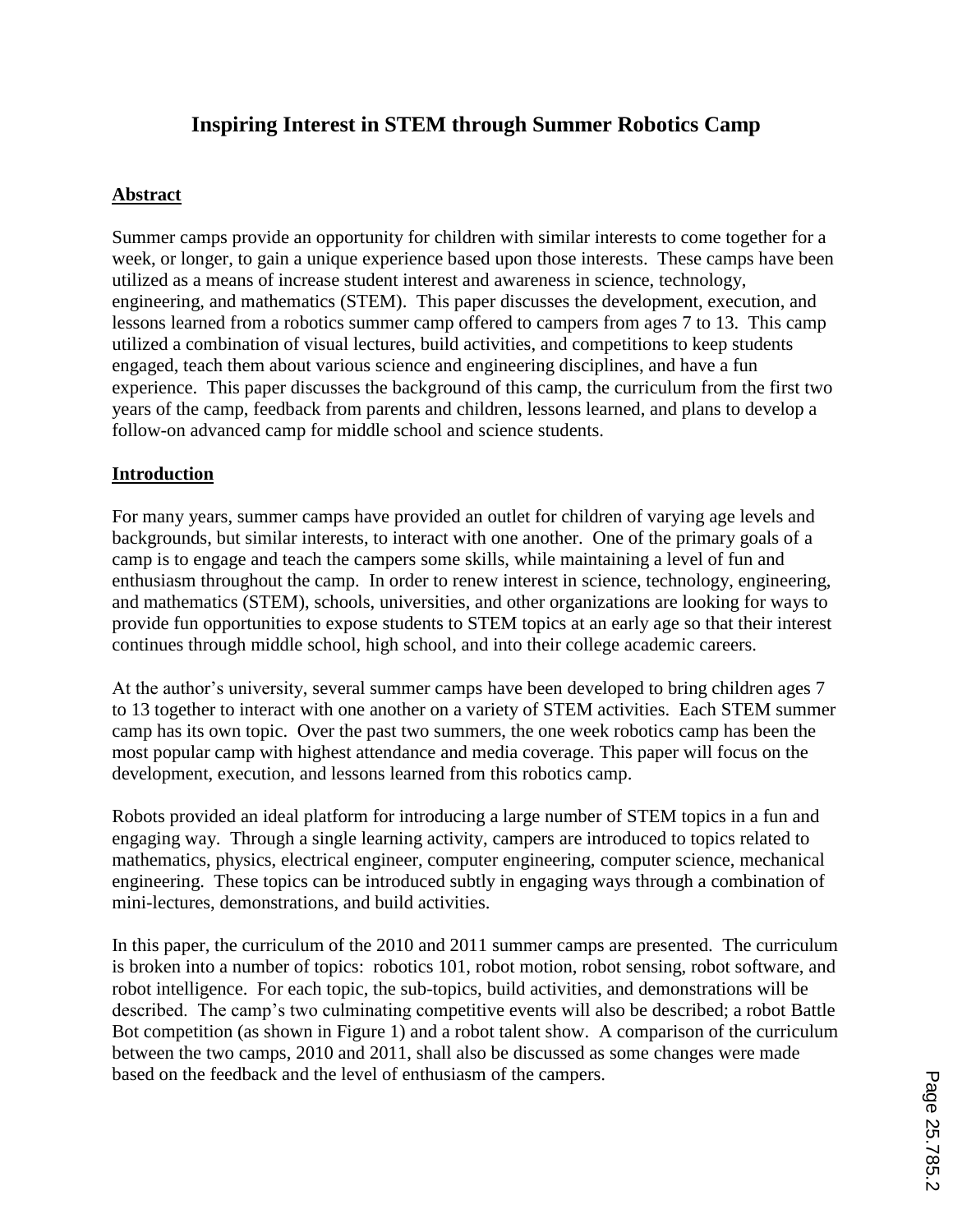The camp will be assessed given student and parent feedback. Some demographics will be shared regarding the camps attendees. Lessons learned will also be presented based on the experiences of the camp faculty instructors and student counselors. The paper concludes with a discussion of how the curriculum will be expanded to include a second week of advanced topics and build activities for the 2012 camp.



**Figure 1: Students preparing for battle bots competition.**

## **Background**

Attracting students to Science, Technology, Engineering, and Mathematics (STEM) fields is a challenge that has been addressed at all levels of K-12 education. Outreach programs are designed with the goal of attracting talented and motivated young students into careers focused on STEM.

Embry-Riddle Aeronautical University (ERAU) had an ongoing program of record in operating summer camps to provide outreach to students of varying age groups. The Residential Flight Camp<sup>1</sup> had attracted campers that were interested in space technologies flight, air traffic control, and meteorology. This camp was run by the College of Aviation. ERAU was also actively involved with residential camps and day camps for a variety of sports and extracurricular activities for all age groups.

During the Fall 2009, it was decided that ERAU should develop and support a summer long set of camps focused on STEM topics. The goal of the program was to expose elementary and middle school students to STEM topics. The camp would act as a community service to residents of Daytona Beach, Volusia County, and the state of Florida. There was also hope that exposing ERAU to students in the community could have a benefit in enrollment in STEM related fields.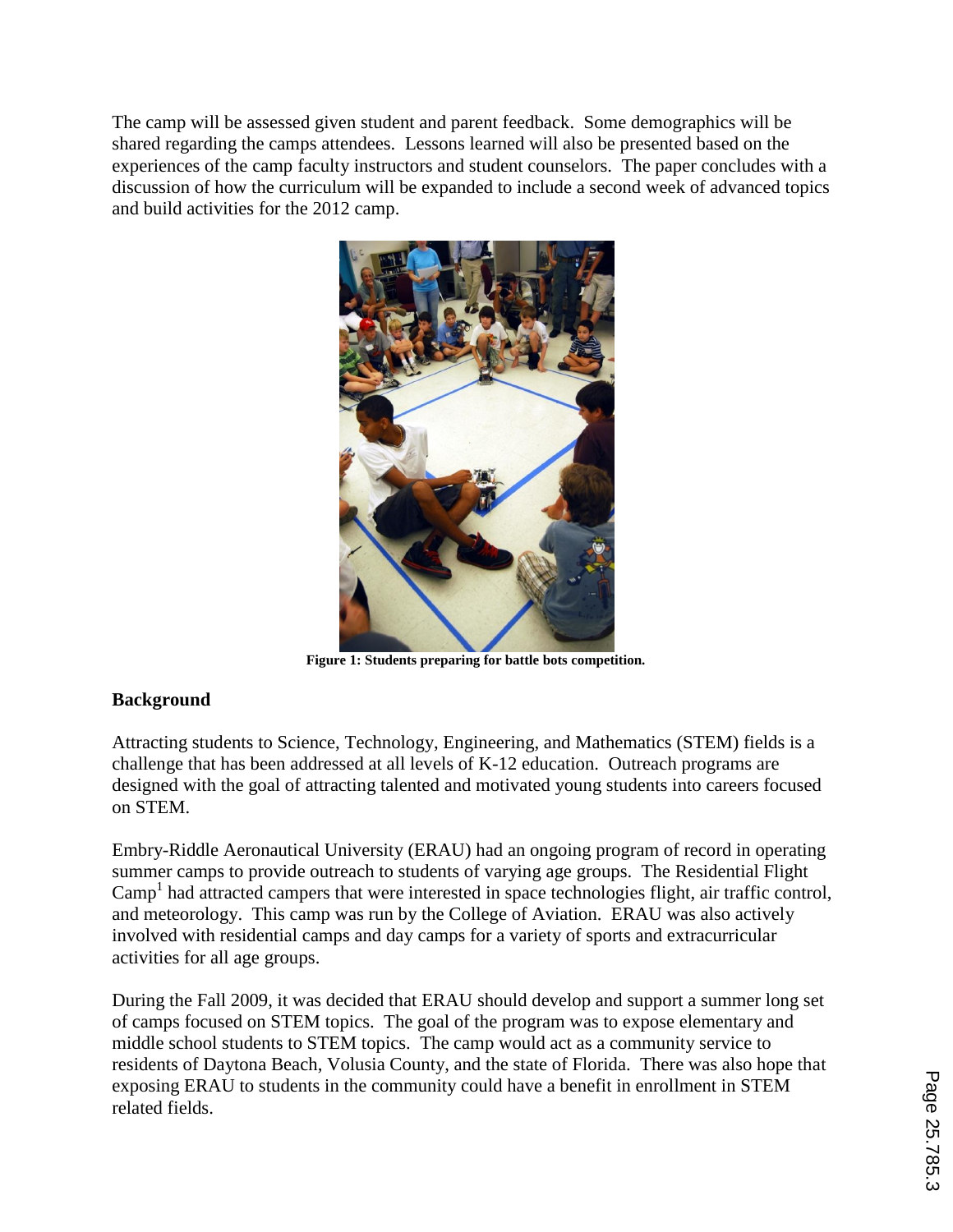The first year of the STEM camps was Summer 2010 with a cap of 40 students per week with an age range from 7 to 13 years old. Each week, a new topic would be covered with students and faculty from that area teaching the camp and working as camp counselors. For the summer 2010, topics included mechanical engineering, mathematics, aviation, meteorology, crash scene investigation, astronomy, and robotics. During the first year, the robotics camp was the only to completely sell out, and many potential campers were placed on a waiting list.

During the summer 2011, the camp was offered a second time. The robotics week maintained its high level of attendance. Across the board, enrollment increased during the 2011 camp versus the 2010 camp.

The demographics for the two summer camps are presented in Figure 2, Figure 3, and Figure 4. The first year's distribution of age was fairly uniform with between four to six students for each age. For the second year, the number of students at age seven significantly decreased at the request of the instructors as this age group required greater supervision and was more frequently involved with disciplinary action. Both camps were predominantly attended by male campers, but there was a significant increase in female attendees for the 2011 camp. In 2011, the addresses of the campers were analyzed to determine the location of their residence. The majority of campers are from Volusia County and all but three were from the state of Florida.



**Figure 2: Age demographics for the 2010 (N=41) and 2011 (N=40) summer camps.**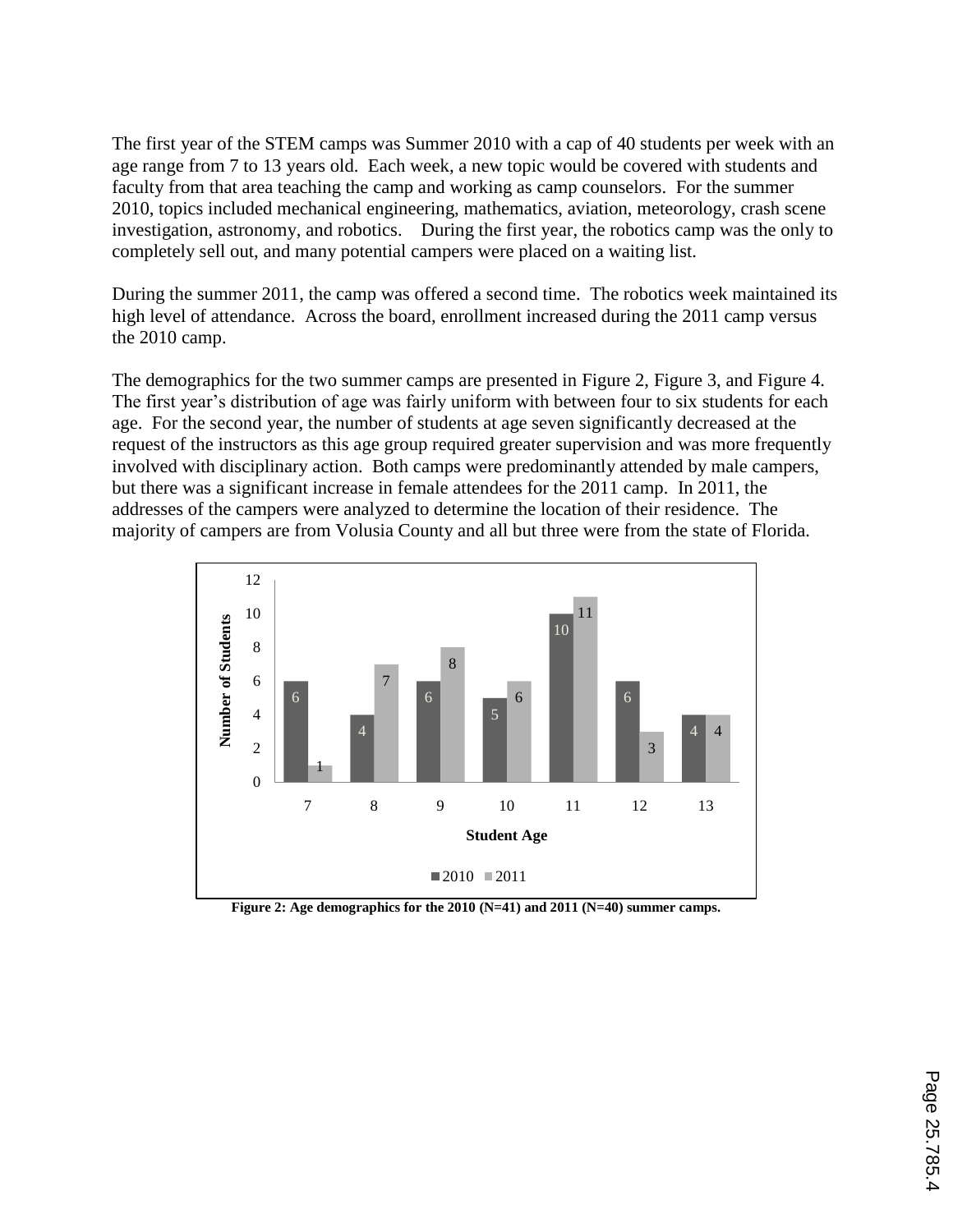

**Figure 3: Gender Demographics for the 2010 (N=41) and 2011 (N=40) Summer Camps.**



**Figure 4: Residency Demographics for the 2010 (N=41) and 2011 (N=40) Summer Camps.**

### **Robotics Camp Summer 2010**

#### *Curriculum*

The 2010 Robotics Camp was held on a Monday through Friday in July. For each day from Monday through Thursday, the morning session and afternoon session each covered a new robotics and/or computing topic, and included one build activity (or other interactive activity).

*Day 1:* Monday's goal was to provide a foundation for computing and electronics. In the morning, a computing 101 lecture was given that introduces students to computers, electronics, and how they are used in their every day life. The students then performed an "artificial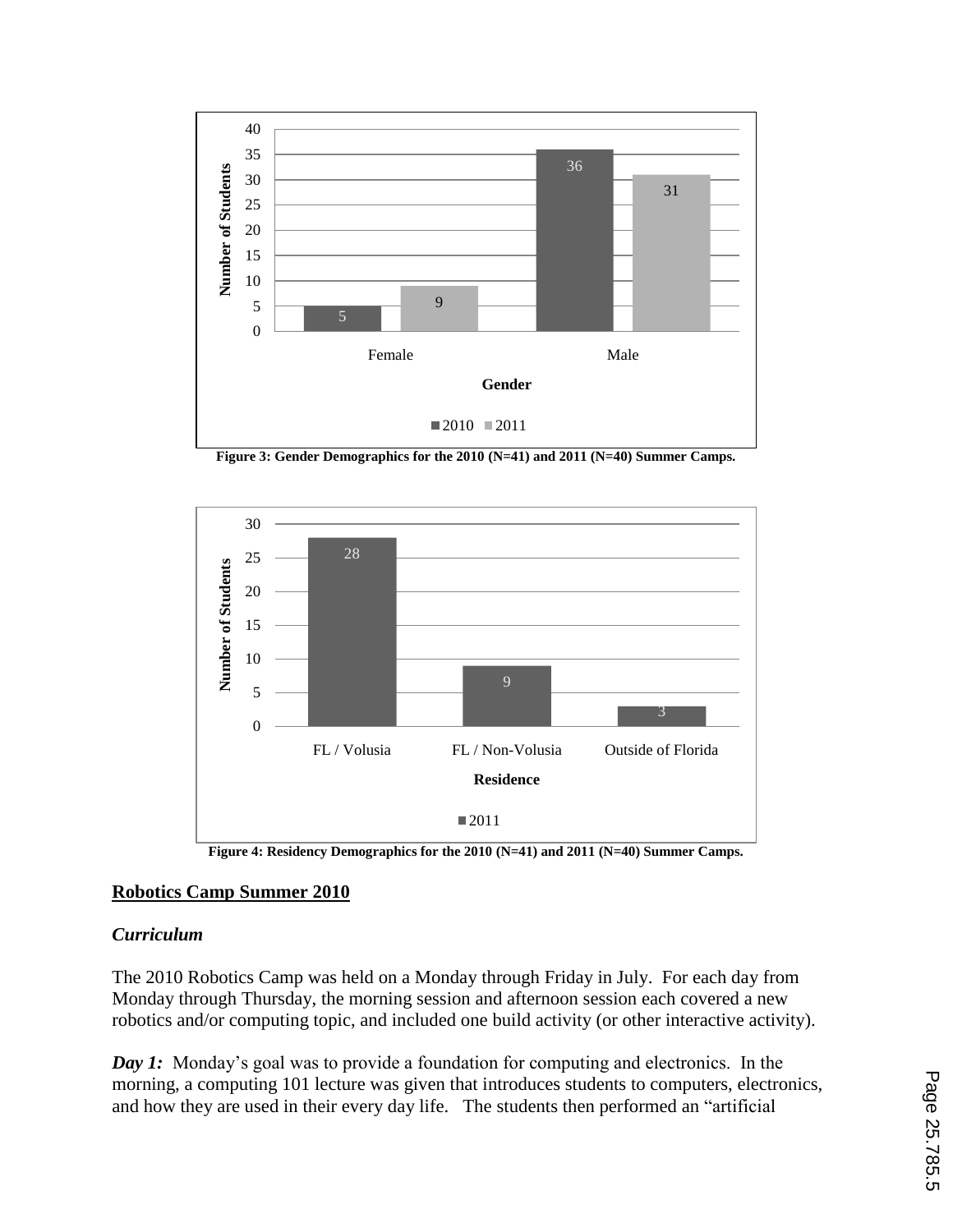intelligence" game in which they learned how different elements of a computer system must work together.

The artificial intelligence game involved a group of students trying to stack a set of boxes on top of each other. Students were assigned a role of being the "robot's" brain, left hand, right hand, and eyes. The "brain" student is blindfolded. They must interact with their team of components through simple queries and commands to achieve the goal.

On Monday afternoon, the students learned about electronic circuits and logic. They were then asked to build a set of simple logic circuits using AND gates, OR gates, resistors, and LEDs on a breadboard.

*Day 2:* The second day's focus was on introducing the students to robots and their sensors. In the morning, a robotics 101 presents the various forms of robotic platforms including industrial, mobile robots, autonomous vehicles, humanoids, animal-like robots, unmanned aircraft, etc. For each robot type, one or more videos were used to demonstrate the platform in use. A lengthy question and answer session followed. The students were then asked to build a simple robot  $\frac{1}{2}$  using the Lego Mindstorms NXT kits<sup>2</sup>. For their first build, the built a three wheeled rover capable of aimlessly wandering its environment.

In the afternoon, the robots were introduced to perception. For each of the human senses, a mapping to robotic sensors is provided. For each sensor, a video provides an example of how it is used and if possible its limitations. For the afternoon build activity, created a line following robot capable of using light sensors to identify and follow a path.

*Day 3:* With a foundation on what robots are and how they perceive the environment, the third day focuses on robot motion and then the basics of robot control where perception and action are tied together. On the morning of the  $3<sup>rd</sup>$  day, the students were introduced to types of robot locomotion including servos, actuators, robotic arms, and types of drive systems. Each is demonstrated with videos and/or photographs. The advantages and disadvantages of each system was covered. For the morning build activity, students constructed a "kicker" robot that creates a multi-servo arm that swings backward and then forward "kicking" a ball across the room.

In the afternoon, students learned about robot control including finite state automata, reactive control, deliberative control, robotic teams, and robot swarms. This topic is covered at a fairly high level and reply video to demonstrate the concepts. The build project focuses upon the development of the NXT Explorer, which uses reactive controls following a finite state machine. Camp instructors walk each team of students through the program explaining how the system transitions between its states.

*Day 4*: The fourth morning focuses on students learning to write their own programs. Up to this point, the students have merely downloaded their own programs from NXTPrograms.com<sup>3</sup>. For this final morning, the instructors demonstrate the development of some simple programs using while loops, if/switch blocks, etc. to accomplish some simple goals. The students then write a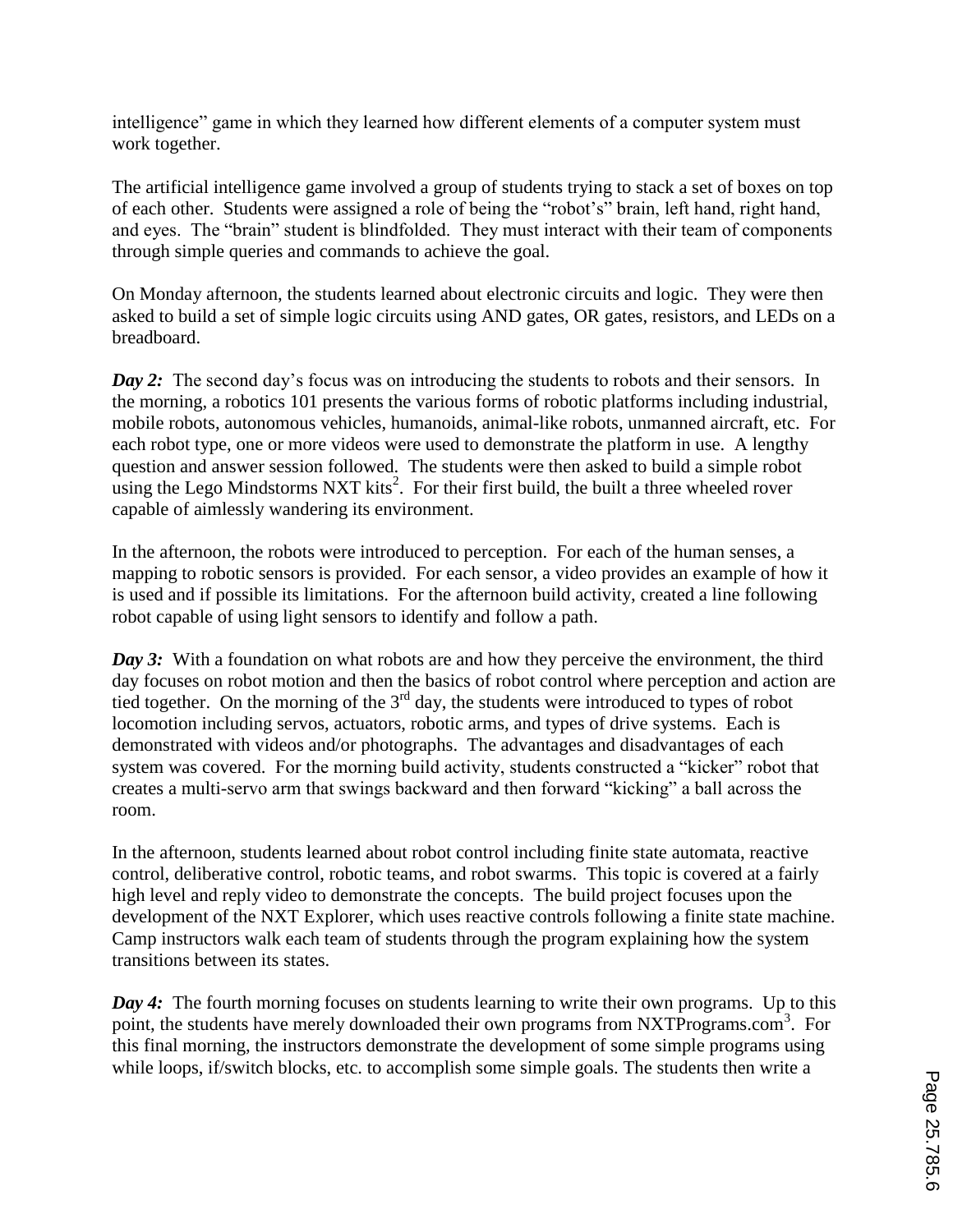program for a ball batter robot, which reacts to the detection of the ball and strikes it using an arm attached to a motor.

In the afternoon, the students construct their Battle Bots. The Battle Bot competition is scheduled for the morning of the fifth day. The rules are fairly simple…two robots are placed facing one another, but one foot apart, in the center of a 6 foot diameter arena. The robots are triggered to begin. The robot that leaves the arena first or is physically disabled by the opponent (unable to move under its own power) loses. The students compete under a single elimination tournament. All construction is done by the students with limited software assistance provided by the counselors.

*Day 5:* The Battle Bot competition is held in the morning after 1 hour of final preparations made by the capers. The competition takes 1 hour. Once completed, the robots are fully disassembled.

The remainder of the afternoon is spent with the students preparing for a talent show. Each team must create a robot that will be judged on creativity and complexity. Judges are provided by the camp coordinators and are impartial. The students have one minute to introduce their robot and three minutes to perform their talent. The talents demonstrated could be something from a team's own imagination, or a challenging robot that they identified from NXTPrograms.com, or other websites.

The talent show is performed in the late afternoon of the fifth day so that parents can attend. This is the campers chance to showcase to their friends, family, and fellow campers what they learned. For instance, a student build a transmission and clutch using Lego Mindstorms as shown in Figure 5.

**Error! Reference source not found.** presents the schedules for the 2010 summer camp along side the 2011 camp.

|                | <b>Summer 2010 Robotics Camp</b> |                        | <b>Summer 2011 Robotics Camp</b> |                        |
|----------------|----------------------------------|------------------------|----------------------------------|------------------------|
|                | AM                               | <b>PM</b>              | AM                               | <b>PM</b>              |
| <b>Monday</b>  | Computing 101                    | Electronics 101        | Robotics 101                     | <b>Robotic Sensors</b> |
|                | Activity:                        | Build: Logic           | Build: Mini-                     | Build: Line            |
|                | Human AI                         | Circuits               | Rover                            | Follower               |
| <b>Tuesday</b> | Robotics 101                     | <b>Robotic Sensors</b> | Robotics                         | Robot                  |
|                | Build: Mini-                     | Build: Line            | Motion                           | Intelligence and       |
|                | Rover                            | Follower               | Build: Ball                      | Control                |
|                |                                  |                        | Kicker Robot                     | Build: Explorer        |
|                |                                  |                        |                                  | Robot                  |
| Wednesday      | Robotics                         | Robot                  | Pool                             | Robot                  |
|                | Motion                           | Intelligence and       | <b>Water Robot</b>               | Demonstrations         |
|                | Build: Ball                      | Control                | Demo                             |                        |

Table 1: Summer 2010 and 2011 camp schedules.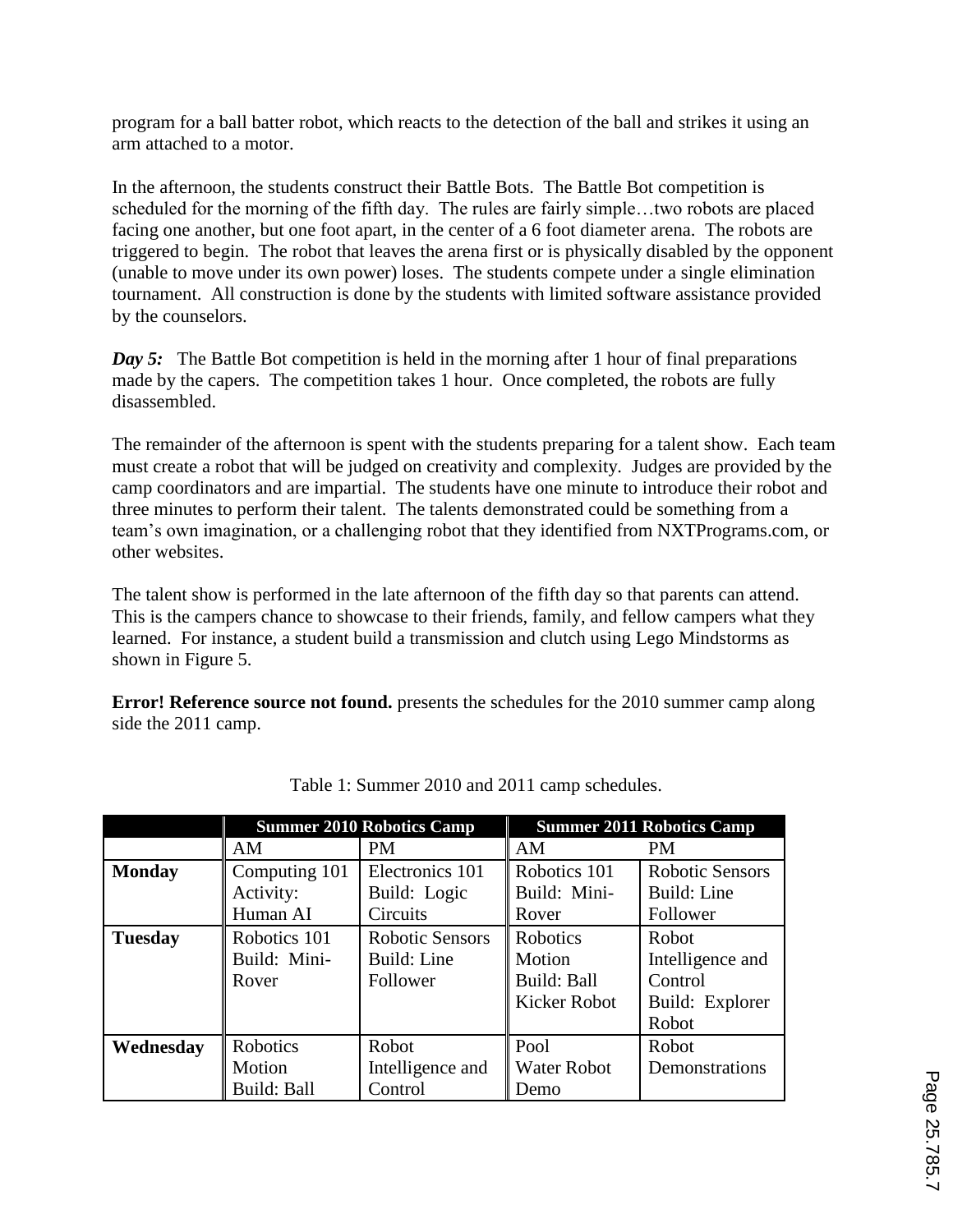|                 | Kicker Robot           | Build: Explorer          | (canceled)             |                    |
|-----------------|------------------------|--------------------------|------------------------|--------------------|
|                 |                        | Robot                    |                        |                    |
| <b>Thursday</b> | Programming            | <b>Battle Bot Build-</b> | Programming            | <b>Battle Bot</b>  |
|                 | 01                     | off                      | 101                    | Build-off          |
|                 | <b>Build: Baseball</b> |                          | <b>Build: Baseball</b> |                    |
|                 | <b>Batter</b>          |                          | <b>Batter</b>          |                    |
| Friday          | <b>Battle Bot</b>      | <b>Talent Show</b>       | <b>Battle Bot</b>      | <b>Talent Show</b> |
|                 | Build-Off              | Robot Build-off          | Build-Off              | Robot Build-off    |
|                 | (cont.)                | (cont.)                  | (cont.)                | (cont.)            |
|                 | <b>Battle Bot</b>      | <b>Talent Show</b>       | <b>Battle Bot</b>      | <b>Talent Show</b> |
|                 | Competition            |                          | Competition            |                    |
|                 | <b>Talent Show</b>     |                          | <b>Talent Show</b>     |                    |
|                 | Robot Build-           |                          | Robot Build-           |                    |
|                 | off                    |                          | off                    |                    |



**Figure 5: Photo showing students working on talent robot.**

### *Lessons Learned*

For both instructors, this summer camp was the first time teaching elementary and middle school students let alone developing curricula to keep them engaged for an entire week. As a result, lessons were learned, which will now be shared.

Despite the distribution of age between campers, the initial concern that younger campers and older campers would not get along as a result of their level of maturity was not founded during this first year. Interpersonal issues were often not age driven, but more frequently involved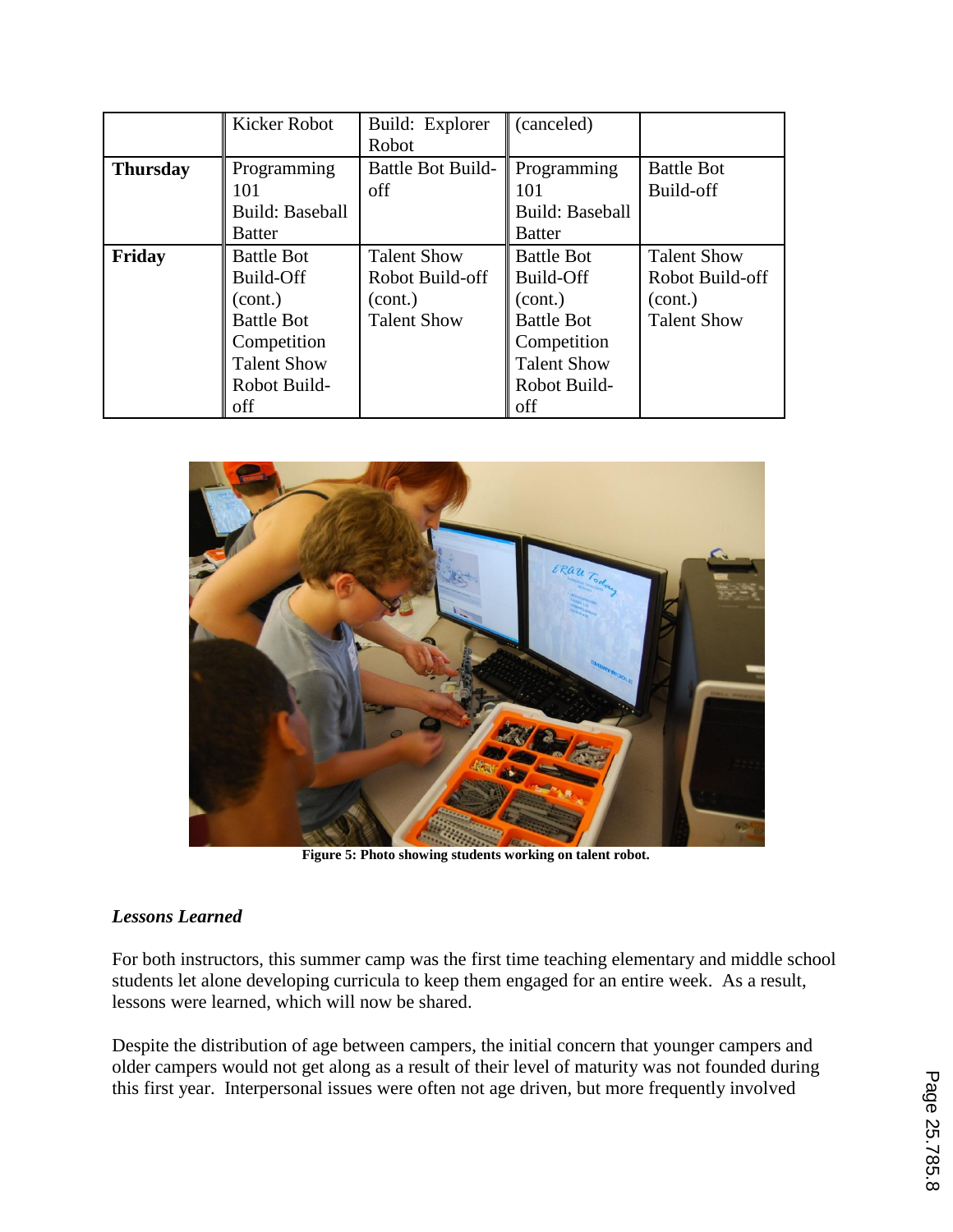social conflicts such as hurt feelings or the feeling that one student was dominating his or her team. Grouping campers of like age together did seem to work well in avoiding the issue of more experienced/advanced campers from being overbearing.

The youngest campers at age 7 were more frequently involved in disciplinary action as a result of their limited attention span and high energy, and they were much more engaged with visual media such as videos and demonstrations. Older students were more engaged with the build activities, and sometimes became bored and frustrated with the lectures. The female campers were often more focused and cooperative with one another during the build activities.

The digital logic build activity was the least popular of all activities. Despite written and visual instruction, this activity required some significant mentoring from the counselors. It was decided at the conclusion that this activity would not be included in future summer camps.

For the build activities, several lessons were learned. The students were more engaged when web-based instructions and videos were provided rather than written instructions. The older campers were typically more thoughtful of their design versus younger campers that were more interested in "playing around" with the robot kits.

Have a large number of college student helpers (or counselors) was essential to maintaining control and providing the necessary assistance to all student teams. Because of space issues, not all of the students could work in the same classroom. The instructors decided to divide the groups based upon experience with Lego NXT kits. This seemed to work well as the more advanced students required less assistance from the counselors, which allowed us to better utilize the counselors where they were needed. More counselors would have made things even easier, but without any this camp would not have succeeded.

Using competitions provided a great tool to encourage students to apply what they learned and reinforce their earlier build experiences. The battle bots competition forced students to focus both on hardware and software. Many of the campers built upon their previous robots rather than starting from scratch. The talent show allowed for students to showcase both their creativity and the diversity of their experience. Many of the build activities focused upon robots that wander and explore. For the talent show, robots were developed that were more creative, aesthetic, etc.

### **Robotics Camp Summer 2011**

Given the success of the Summer 2010 camp, a second camp was offered during the Summer 2011. Ahead of this camp, there were some curriculum revisions made. This section will briefly describe the new curriculum, feedback from parents/campers after the completion of this camp, and an overview of the new lessons learned from the revised camp.

### *Curriculum*

The curriculum had several changes to address the lessons learned above. First, the first day's introduction to computing and electronics were completely eliminated. The students were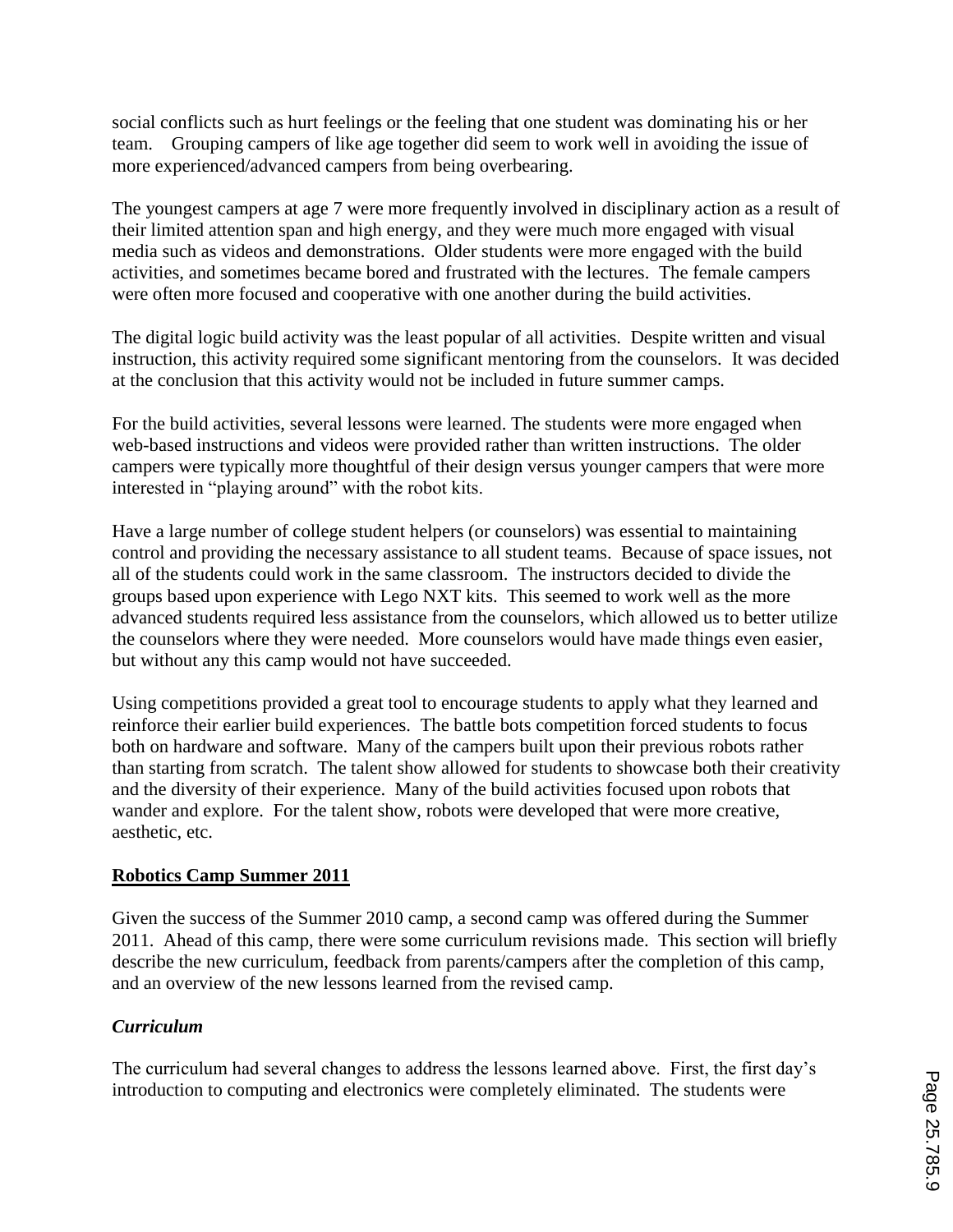already quite familiar with computers and computer technologies. The electronic component topics were too advanced for many of the campers, and the associated build activity was highly demanding on the camp counselors as a lot of assistance was required.

Day 1 for the 2010 camp begun with the Robotics 101 introduction. The remaining lecture and build activities remained consistent through the remainder of the week. Videos were updated to include new examples and examples from current events that would be more familiar to the campers.

By freeing up one full day of content, the students were given the opportunity to add more fun time into the schedule. Wednesday morning was spent at the ERAU swimming pool. Robot demonstrations of underwater robots was scheduled, but could not be performed due to the robot becoming unavailable due to technical issues beyond the coordinator's control. The afternoon was spent with students from the Robotics Association at Embry-Riddle (RAER) demonstrating their robotic systems. These demonstrations included: a legged robot, a quad rotor robotic helicopter, and a robot capable of planning the video game Rock Band. Students were given the opportunity to interact with each of these systems, and compete against the Rock Band robot. During down time, between stations, student teams were encouraged to build a robot given the projects defined on NXTPrograms.com.

The full schedule for summer 2011 is presented along side the 2010 schedule in Table 1.

## *Lessons Learned*

Many of the observations from the first summer camp were reinforced with this second experience. One major issue that had not been considered at the start of the camp was how to engage students that had attended the previous year. While the lecture materials were updated, the students that had previously attended because easily distracted and disruptive. Furthermore, these students did not want to repeat past build activities and wanted to go directly to building their talent or battle bot robots. The instructors worked to accommodate these campers without disrupting the enjoyment of the camp to others. This highlights the need for an advanced summer camp for older campers and those with past summer camp experiences.

## *Feedback*

For the 2011 summer camp, a letter was sent home at the conclusion of all camps soliciting student feedback. These surveys unfortunately did not differentiate which week was being reported upon. Therefore, the authors pulled all surveys that included robotics camp related feedback. From this analysis it was determined that 20 out of 40 surveys were returned that included the robotics camp in its feedback. The results of this survey are presented in Table 2.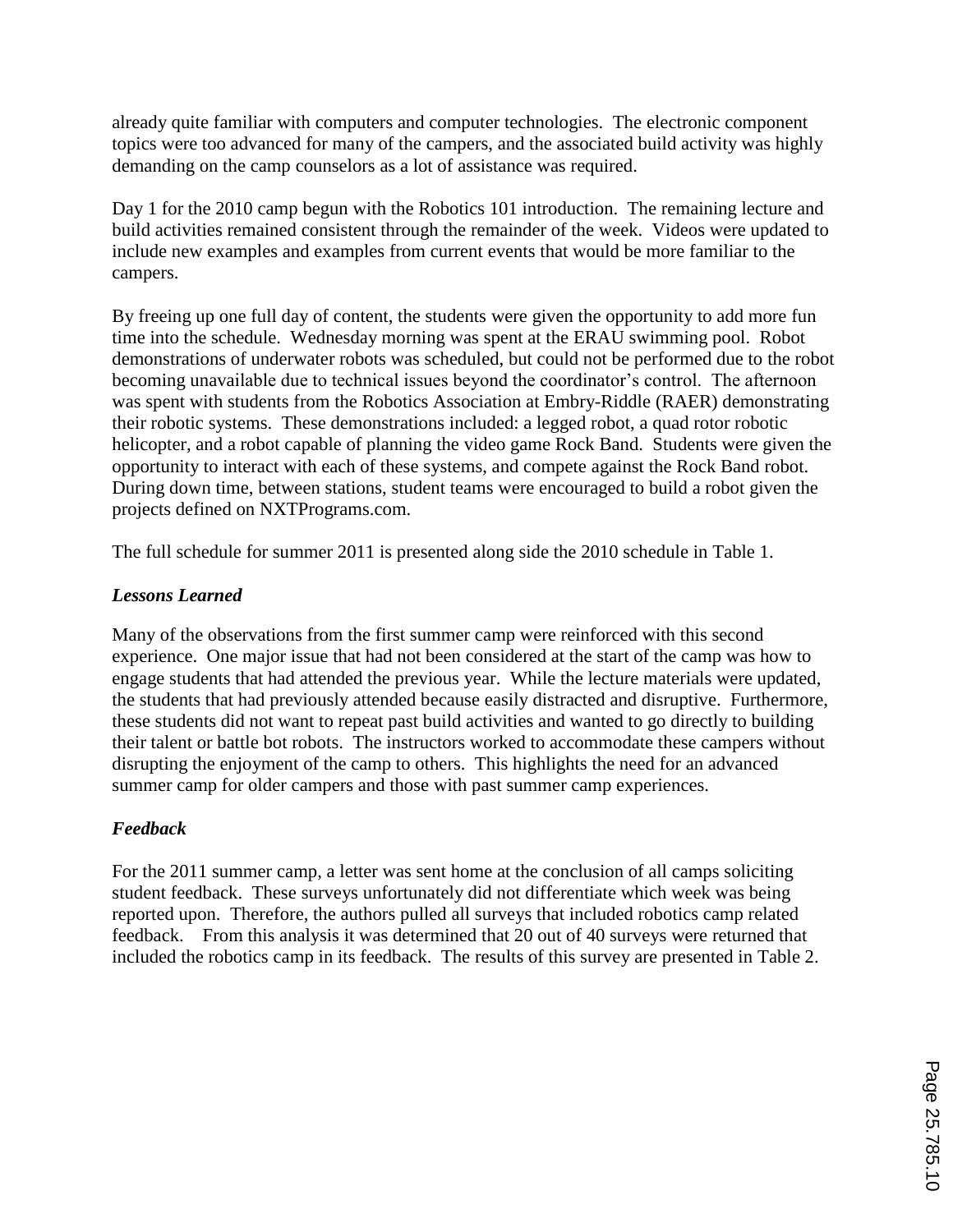| <b>Survey Question</b>                                    | Number Responded $(N=20)$ |                |                |  |  |  |
|-----------------------------------------------------------|---------------------------|----------------|----------------|--|--|--|
|                                                           | Yes                       | Undecided      | N <sub>0</sub> |  |  |  |
| Did your child(ren) enjoy the camp?                       | 19                        | 1              | $\overline{0}$ |  |  |  |
| Did you feel the topics were informative enough?          | 18                        | $\overline{2}$ | $\theta$       |  |  |  |
| Did your child (ren) feel safe at the camp?               | 20                        | $\theta$       | $\theta$       |  |  |  |
| Did your child(ren) think the topics were interesting?    | 17                        | 3              | $\mathbf{0}$   |  |  |  |
| Would you recommend this camp?                            | 20                        | $\theta$       | $\theta$       |  |  |  |
| <b>Noteworthy Comments:</b>                               |                           |                |                |  |  |  |
| Looking forward to 2012 camp                              |                           |                |                |  |  |  |
| My son joined the Lego League team in his school          |                           |                |                |  |  |  |
| My son and his friend are trying to design computer codes |                           |                |                |  |  |  |
| Separating younger kids from the older one would be good  |                           |                |                |  |  |  |
| Idea of two robotic camp is appealing                     |                           |                |                |  |  |  |
| Should do something about disruptive students             |                           |                |                |  |  |  |

- He is now just interested in robots
- More computer applications
- She asked for a robot kit for Christmas
- My daughter enjoyed the camp and wants to do it next year
- So happy to see another robotic camp
- My son sees things on the news and makes connections to the ERAU camp
- My son truly enjoyed the robotic camp and looks forward to do it again
- He wants to work on robotics field someday

### **Proposed Summer 2012 Curriculum Revisions**

In this section, the revised camp curriculum for summer 2012 is presented. The camp is now divided into a beginner camp, which will be based upon the 2011 summer camp. The second camp discussed is an advanced camp designed for students that have completed the beginner camp. Each is discussed in greater detail.

### *Beginner Camp*

In order to keep high level of interest among all campers, we will be conducting a brief survey on first day of the camp to find out how much exposure each student have had with building and programming Lego Mindstorms robot kits. We will attempt to separate more experienced group in a different location and get them involved in designing their robots for Battle Bots and talent show competitions first before start building them. The experienced groups will create more complicated robot control scenarios with different sensors and motors which requires some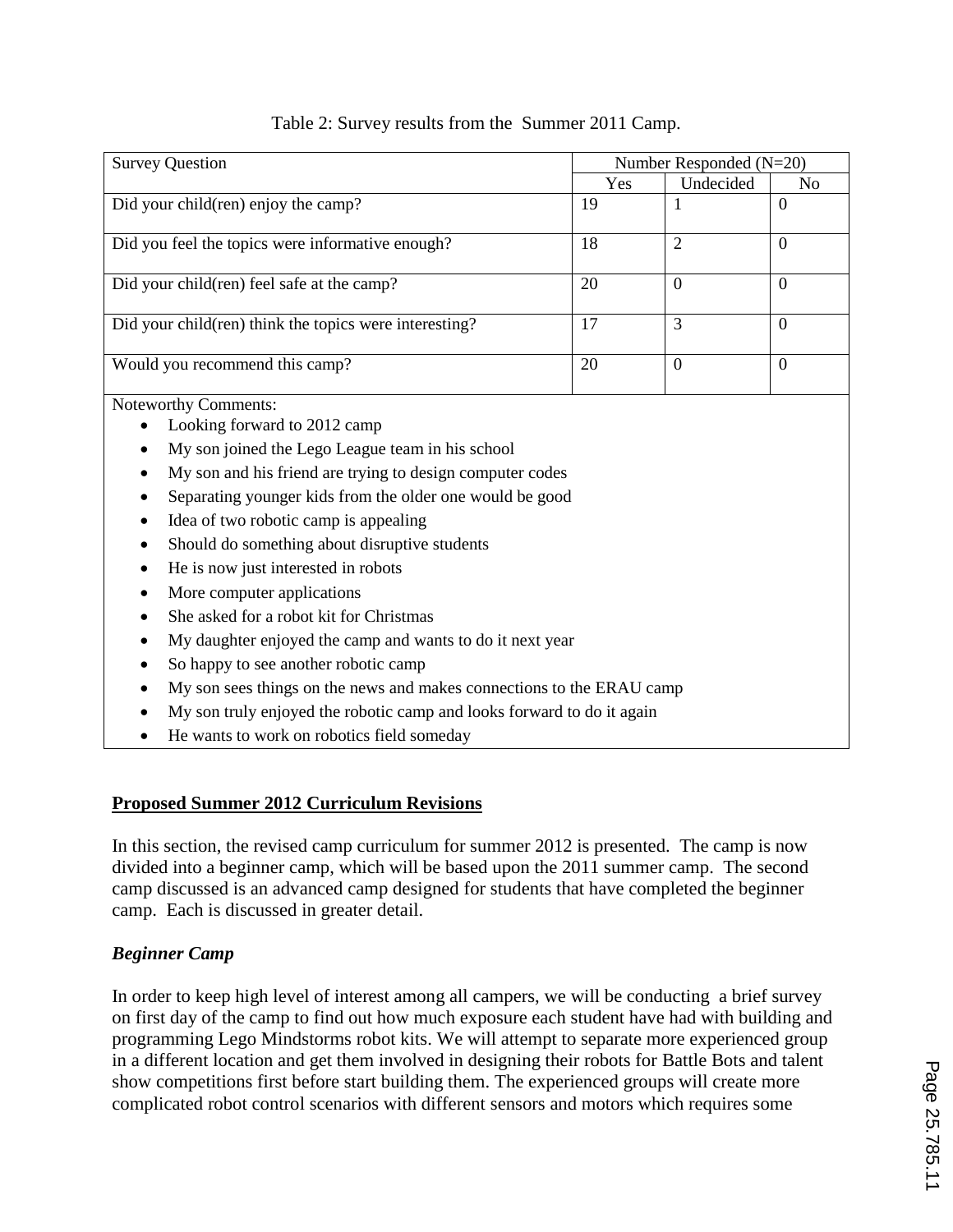thinking and more programming skills. We will also attempt to create groups with members that are closer in age.

As for students with little or no experience with Lego Mindstorms robots or robots in general the existing previous year schedule and activities will be used.

## *Advanced Camp*

During middle school and early high school many students develop attitudes toward particular career paths. Often students are exposed to theoretical concepts for years before receiving the opportunity to see their application to real-world problems. This delay in experiencing and understanding the practical aspects of these fields results in loss of interest in STEM.

Robots are highly complex systems, and provide great examples of applied mathematics, science, and engineering. Robotics projects provide opportunities for multidisciplinary collaborations in computer science, computer engineering, electrical engineering, mechanical engineering, software engineering, and human factors. Furthermore, working with robots is fun, engaging, and inspiring to young engineers.

An advanced summer camp will be developed for deployment during summer 2012. This camp will try to meet two objectives. First, it will provide an opportunity for past campers to return and continue to participate with new projects, challenges, and advanced topics. Second, it will help draw in campers from middle school and early high school interested in robotics, which will hopefully inspire interest in a career in STEM as discussed above.

To minimize cost, NXT robot kits will be used for this advanced camp. However, the Robot  $C<sup>4</sup>$ programming environment will be introduced allowing for more advanced software development opportunities for the campers. The Lego Green City Challenge<sup>5</sup> is one particular resource that is currently being investigated. This kit provides an interactive map that the robot can travel through with particular stations that require specific robot capabilities to achieve one or more green energy goals. Having a more structured challenge will assist the instructors in focusing on specific capabilities with a real-world context.

Before each build activity, short lectures will introduce the advanced campers to the tools and subject matter necessary to complete the activity. The topics will be similar to those followed in the beginner camp (i.e. introduction, sensors, motion, control, and programming). However, the campers will be given much greater detail and examples/discussion will be grounded to the specific challenges they will be addressing. Students will be introduced to computer programming early in the camp with the option to do software development in Robot C or the NXT programming environment.

The summer camp will feature demonstrations from Embry-Riddle student robotics teams including Team Blackbird (unmanned aircraft)<sup>6</sup> and the Robotics Association at Embry-Riddle  $(RAER)^7$ , which has unmanned ground vehicles, unmanned aircraft, autonomous underwater vehicles, and unmanned surface vehicles. At least one afternoon will feature interactive stations